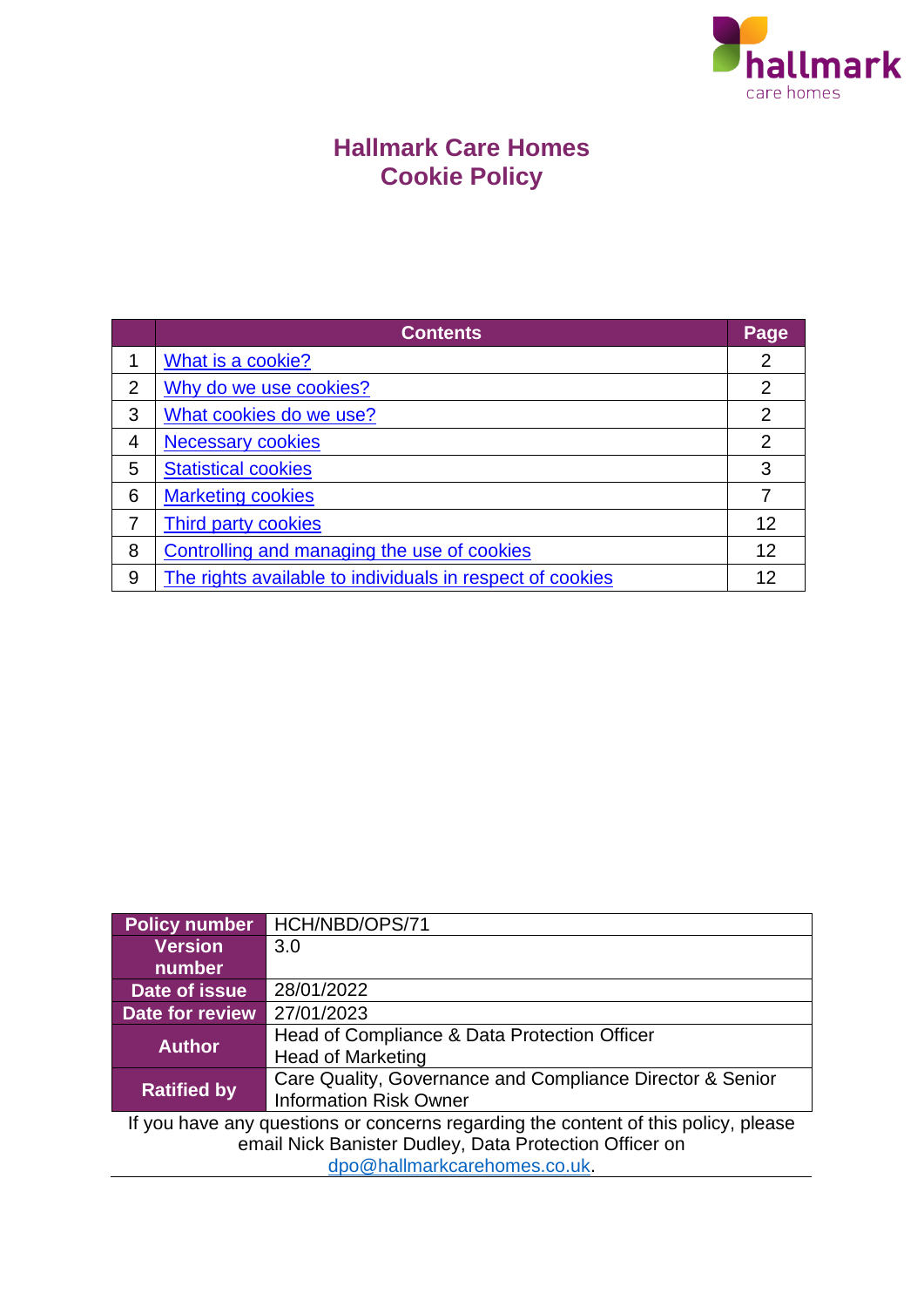

## <span id="page-1-0"></span>**1. What is a cookie?**

A cookie is a small text file that is downloaded onto 'terminal equipment' (e.g., a computer or smartphone) when the user accesses a website. It allows the website to recognise that user's device and store some information about the user's preferences or past actions.

#### <span id="page-1-1"></span>**2. Why do we use cookies?**

We use cookies to make our website run properly as well as to provide relevant advertising. We also use cookies for statistical purposes to analyse how our website is being used by visitors.

#### <span id="page-1-2"></span>**3. What cookies do we use?**

We use 2 types of cookies on our website. These are HTTP cookies and pixel cookies.

HTTP cookies are cookies that are sent from a server to your web browser. They then are used to tell when you have accessed the same site again which allows you to stay logged in.

Pixel cookies are tags of code that are put into a website to allow the company to measure the effectiveness of their advertising.

The cookies we use have been arranged based on whether they are necessary, for statistical purposes or for marketing purposes. Each of these categories with the relevant cookies are found in sections 4, 5, 6 and 7, below.

#### <span id="page-1-3"></span>**4. Necessary cookies**

These cookies are used to ensure our website is useable by providing basic functions like page navigation.

The following table provides detail of the necessary cookies we use, each of their purposes, their type, who provides them and how long we hold the data for.

| <b>Cookie name</b>  | <b>Type</b> | <b>Provider</b>             | <b>Purpose</b>                                              | <b>Retention</b><br>period            |
|---------------------|-------------|-----------------------------|-------------------------------------------------------------|---------------------------------------|
| <b>BIGipServer#</b> | <b>HTTP</b> | conv.indeed.com             | Optimises<br>response<br>times on<br>website.               | Only used<br>during the<br>session.   |
| <b>JSESSIONID</b>   | <b>HTTP</b> | conv.indeed.com             | <b>Preserves</b><br>user states<br>across page<br>requests. | Only used<br>during the<br>session.   |
| Cookie<br>consent   | <b>HTTP</b> | Hallmarkcarehomes.co.<br>uk | Stores the<br>user's cookie                                 | 1 year after<br>consent was<br>given. |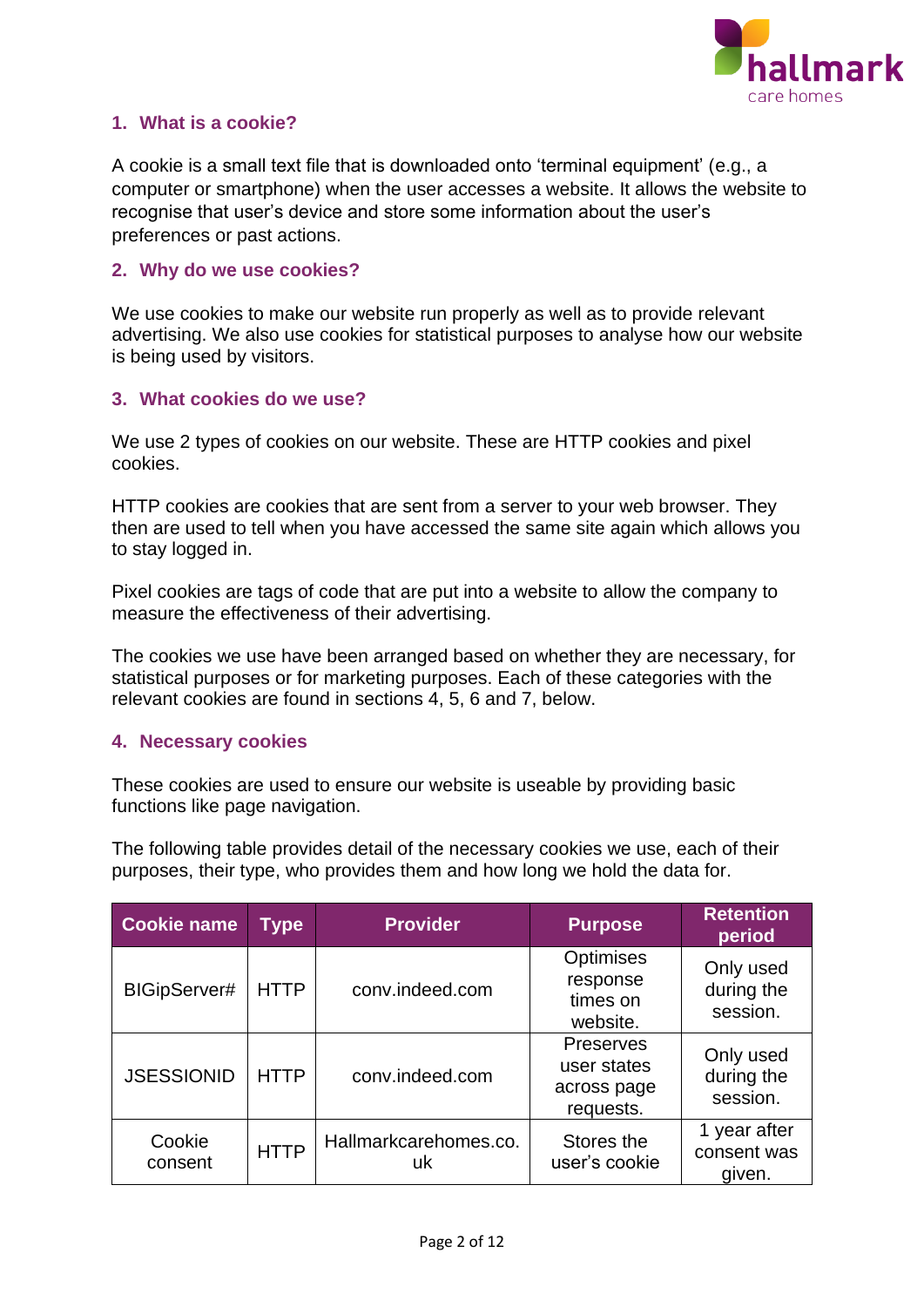

| <b>Cookie name</b> | <b>Type</b> | <b>Provider</b>             | <b>Purpose</b>                                                                  | <b>Retention</b><br>period          |
|--------------------|-------------|-----------------------------|---------------------------------------------------------------------------------|-------------------------------------|
|                    |             |                             | consent for the<br>website.                                                     |                                     |
| <b>PHPSESSID</b>   | <b>HTTP</b> | Hallmarkcarehomes.co.<br>uk | <b>Preserves</b><br>user states<br>across page<br>requests.                     | Only used<br>during the<br>session. |
| Language           | <b>HTTP</b> | Slideshare.net              | Saves the<br>user's<br>preferred<br>language on<br>the website.                 | Only used<br>during the<br>session. |
| pum-8727           | <b>HTTP</b> | Hallmarkcarehomes.co.<br>uk | Controlling the<br>showing and<br>hiding of a<br>content popup<br>on page enter | 30 Days                             |

## <span id="page-2-0"></span>**5. Statistical cookies**

These cookies help us understand how our website visitors interact with our websites.

The following table provides detail of the statistical cookies we use, each of their purposes, their type, who provides them and how long we hold the data for.

| <b>Cookie name</b> | <b>Type</b>     | <b>Provider</b>               | <b>Purpose</b>                                                                                                                                                                          | <b>Retention</b><br>period          |
|--------------------|-----------------|-------------------------------|-----------------------------------------------------------------------------------------------------------------------------------------------------------------------------------------|-------------------------------------|
| _utma              | <b>HTT</b><br>P | Google.com,<br>Slideshare.net | Collects data<br>on the<br>number of<br>times a user<br>has visited<br>the website<br>as well as<br>dates for the<br>first and<br>most recent<br>visit. Used by<br>Google<br>Analytics. | 2 years                             |
| utmb               | <b>HTT</b><br>P | Google.com,<br>Slideshare.net | Registers<br>a<br>timestamp<br>with the<br>exact time<br>of when<br>the user                                                                                                            | Only used<br>during the<br>session. |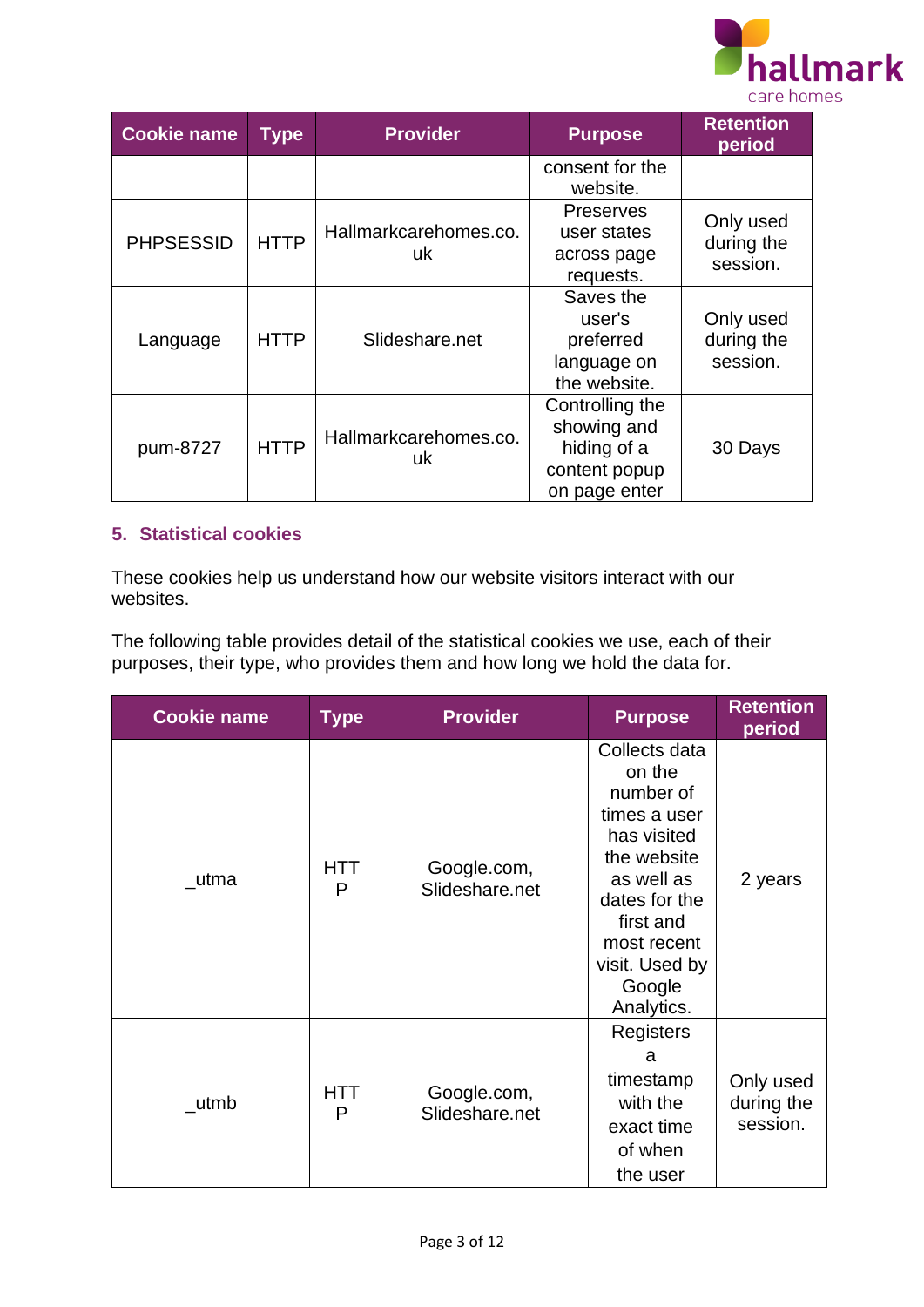

| <b>Cookie name</b> | <b>Type</b>     | <b>Provider</b>               | <b>Purpose</b>                                                                                                                                                                                | <b>Retention</b><br>period          |
|--------------------|-----------------|-------------------------------|-----------------------------------------------------------------------------------------------------------------------------------------------------------------------------------------------|-------------------------------------|
|                    |                 |                               | accessed<br>the<br>website.<br>Used by<br>Google<br>Analytics to<br>calculate the                                                                                                             |                                     |
|                    |                 |                               | duration of a<br>website visit.<br>Registers a<br>timestamp<br>with the                                                                                                                       |                                     |
| utmc               | <b>HTT</b><br>P | Google.com,<br>Slideshare.net | exact time of<br>when the<br>user leaves<br>the website.<br>Used by<br>Google<br>Analytics to<br>calculate the<br>duration of a<br>website visit.                                             | Only used<br>during the<br>session. |
| _utmt              | <b>HTT</b><br>P | Google.com,<br>Slideshare.net | Used to<br>throttle the<br>speed of<br>requests to<br>the server.                                                                                                                             | Only used<br>during the<br>session. |
| $\_$ utmz          | <b>HTT</b><br>P | Google.com,<br>Slideshare.net | Collects data<br>on where the<br>user came<br>from, what<br>search<br>engine was<br>used, what<br>link was<br>clicked and<br>what search<br>term was<br>used. Used<br>by Google<br>Analytics. | 6 months                            |
| $\_$ utm.gif       | Pixel           | Google-analytics.com          | Google<br>Analytics<br>Tracking<br>Code that<br>logs details<br>about the                                                                                                                     | Only used<br>during the<br>session. |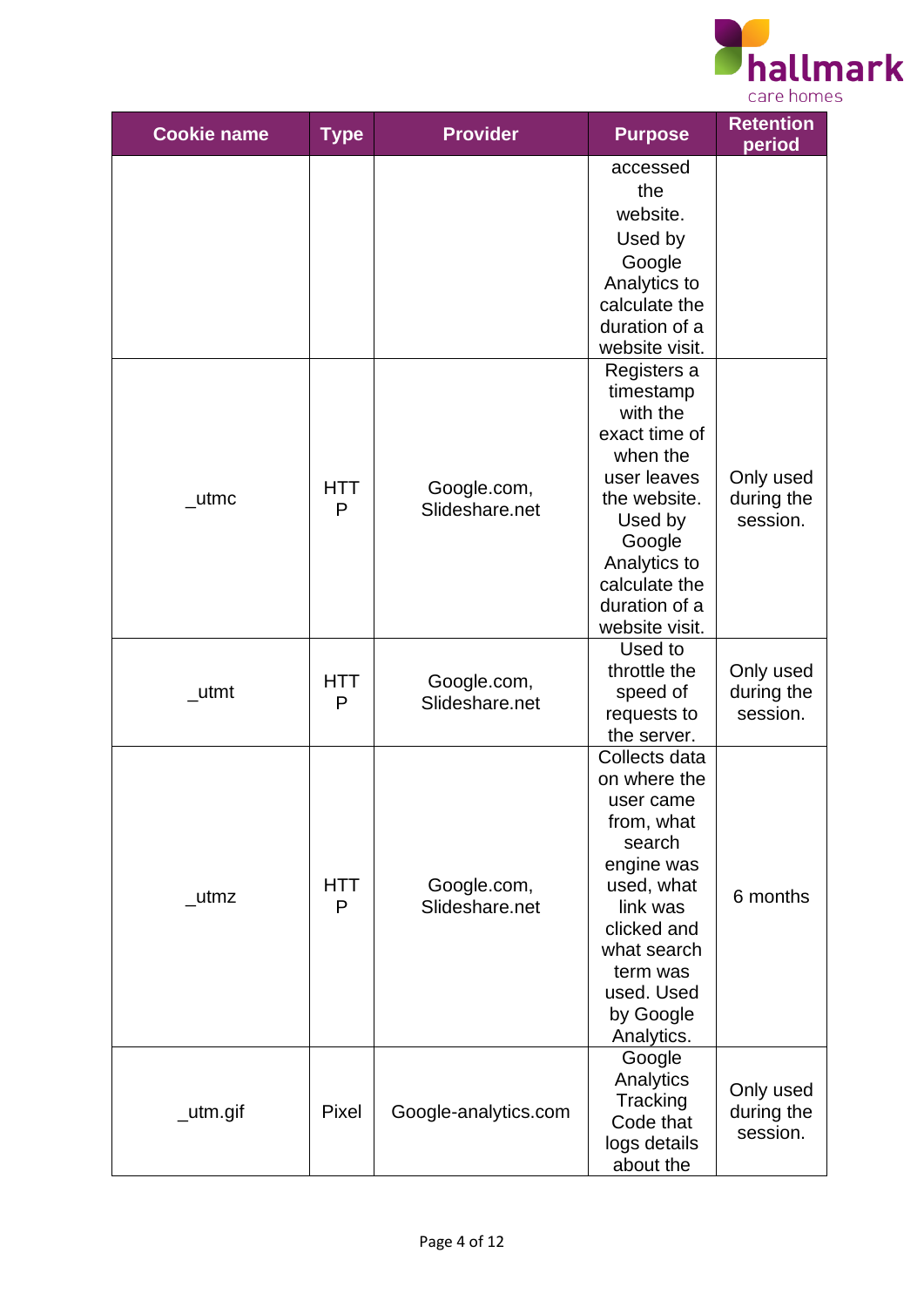

| <b>Cookie name</b> | <b>Type</b>     | <b>Provider</b>             | <b>Purpose</b>                                                                                                                                                                                            | <b>Retention</b><br>period          |
|--------------------|-----------------|-----------------------------|-----------------------------------------------------------------------------------------------------------------------------------------------------------------------------------------------------------|-------------------------------------|
|                    |                 |                             | visitor's<br>browser and<br>computer.                                                                                                                                                                     |                                     |
| $_{\rm ceg.s}$     | <b>HTT</b><br>P | Hallmarkcarehomes.co.<br>uk | Used by the<br>service<br>Crazy Egg to<br>register<br>where the<br>visitor clicks<br>on the<br>website. The<br>cookie<br>enables the<br>service to<br>recognize<br>the visitor on<br>returning<br>visits. | 3 months                            |
| _ceg.u             | <b>HTT</b><br>P | Hallmarkcarehomes.co.<br>uk | Used by the<br>service<br>Crazy Egg to<br>register<br>where the<br>visitor clicks<br>on the<br>website. The<br>cookie<br>enables the<br>service to<br>recognize<br>the visitor on<br>returning<br>visits. | 3 months                            |
| Trk.cetrk.com/s    | Pixel           | Hallmarkcarehomes.co.<br>uk | Used by the<br>service<br>Crazy Egg to<br>register<br>where the<br>visitor clicks<br>on the<br>website. The<br>cookie<br>enables the<br>service to<br>recognize<br>the visitor on<br>returning<br>visits. | Only used<br>during the<br>session. |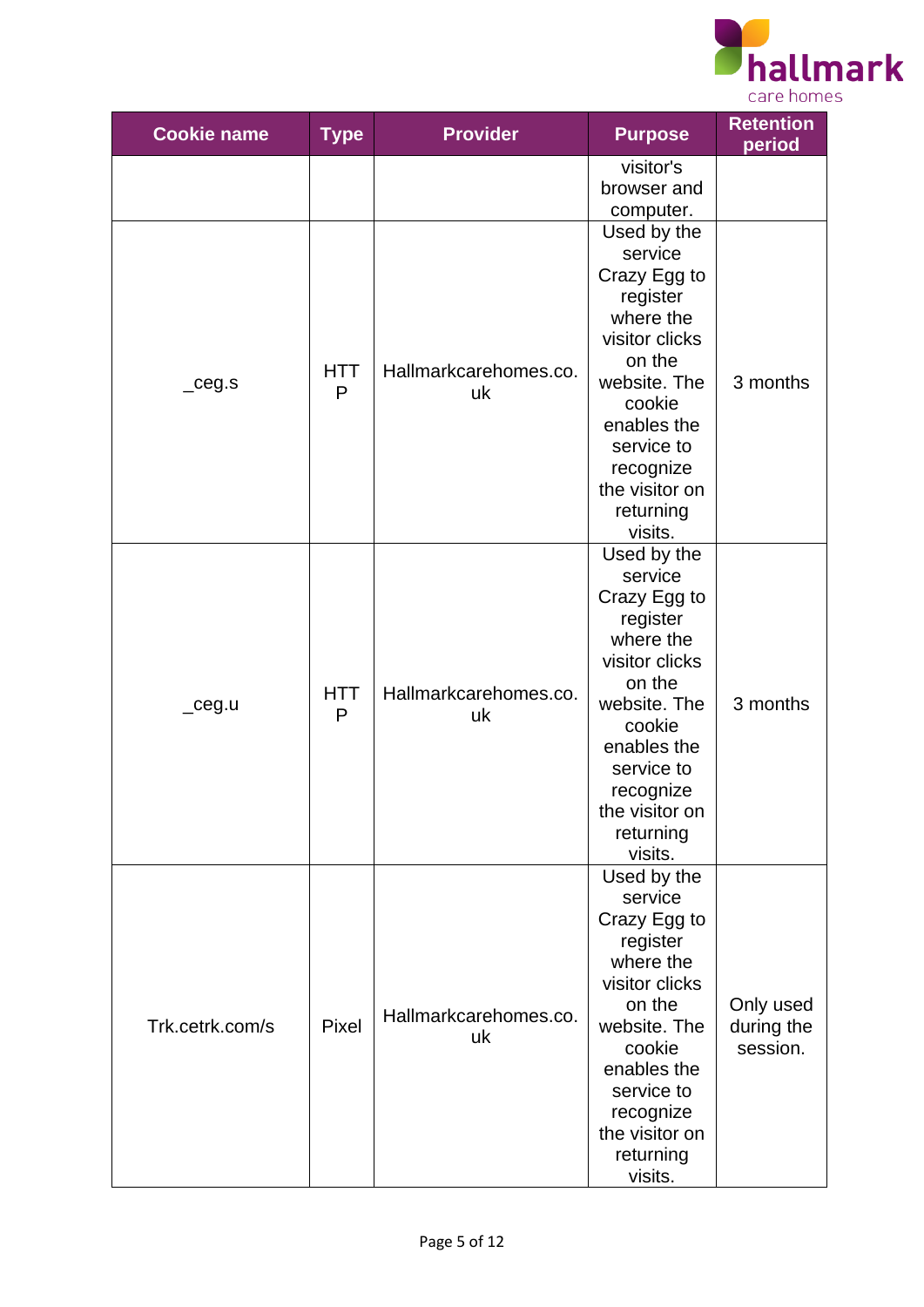

| <b>Cookie name</b> | <b>Type</b>     | <b>Provider</b>             | <b>Purpose</b>                                                                                                                                                                                            | <b>Retention</b><br>period             |
|--------------------|-----------------|-----------------------------|-----------------------------------------------------------------------------------------------------------------------------------------------------------------------------------------------------------|----------------------------------------|
| S                  | Pixel           | gtrk.s3.amazonaws.co<br>m   | Used by the<br>service<br>Crazy Egg to<br>register<br>where the<br>visitor clicks<br>on the<br>website. The<br>cookie<br>enables the<br>service to<br>recognize<br>the visitor on<br>returning<br>visits. | Only<br>during the<br>session<br>used. |
| U                  | Pixel           | gtrk.s3.amazonaws.co<br>m   | Used by the<br>service<br>Crazy Egg to<br>register<br>where the<br>visitor clicks<br>on the<br>website. The<br>cookie<br>enables the<br>service to<br>recognize<br>the visitor on<br>returning<br>visits. | Only<br>during the<br>session<br>used. |
| $\Box$ ga          | <b>HTT</b><br>P | Hallmarkcarehomes.co.<br>uk | Registers a<br>unique ID<br>that is used<br>to generate<br>statistical<br>data on how<br>the visitor<br>uses the<br>website.                                                                              | 2 years                                |
| $\_$ gat           | <b>HTT</b><br>P | Hallmarkcarehomes.co.<br>uk | Used by<br>Google<br>Analytics to<br>throttle<br>request rate.                                                                                                                                            | Only used<br>during the<br>session.    |
| _gid               | <b>HTT</b><br>P | Hallmarkcarehomes.co.<br>uk | Registers a<br>unique ID<br>that is used<br>to generate                                                                                                                                                   | Only used<br>during the<br>session.    |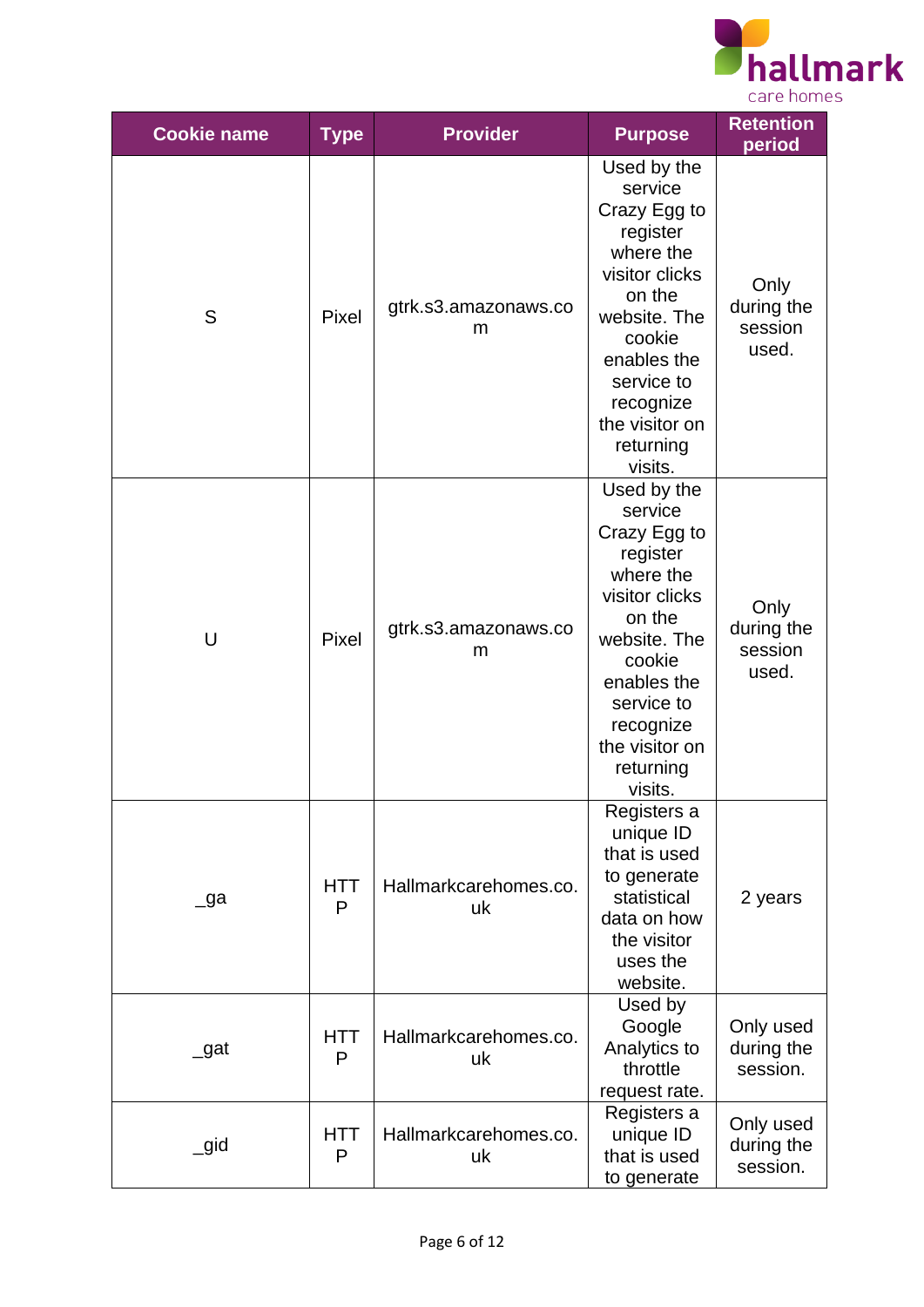

| <b>Cookie name</b>      | <b>Type</b>     | <b>Provider</b>              | <b>Purpose</b>                                                                                              | <b>Retention</b><br>period             |
|-------------------------|-----------------|------------------------------|-------------------------------------------------------------------------------------------------------------|----------------------------------------|
|                         |                 |                              | statistical<br>data on how<br>the visitor<br>uses the<br>website.                                           |                                        |
| _uv_id                  | <b>HTT</b><br>P | Slideshare.net               | Collects data<br>on the user's<br>visits to the<br>website,<br>such as<br>which pages<br>have been<br>read. | 2 years                                |
| Ctkgen (same as<br>CTK) | <b>HTT</b><br>P | conv.indeed.com              | Used to track<br>conversions<br>made on the<br>Indeed parts<br>of the<br>website.                           | Only<br>during the<br>session<br>used. |
| images/1x1.gif          | Pixel           | public.slidesharecdn.co<br>m | Tracks the<br>use of any<br>slideshare<br>elements on<br>the site.                                          | Only<br>during the<br>session<br>used. |

## <span id="page-6-0"></span>**6. Marketing cookies**

These cookies are used to track visitors across websites which helps us display ads to you that are relevant and engaging.

The following table provides detail of the marketing cookies we use, each of their purposes, their type, who provides them and how long we hold the data for.

| <b>Cookie name</b> | Type            | <b>Provider</b> | <b>Purpose</b>                                                                                                                                                                                                            | <b>Retention</b><br>period |
|--------------------|-----------------|-----------------|---------------------------------------------------------------------------------------------------------------------------------------------------------------------------------------------------------------------------|----------------------------|
| <b>IDE</b>         | <b>HTT</b><br>P | Doubleclick.net | Used by Google<br>DoubleClick to<br>register and<br>report the<br>website user's<br>actions after<br>viewing or<br>clicking one of<br>the advertiser's<br>ads with the<br>purpose of<br>measuring the<br>efficiency of an | 1 year.                    |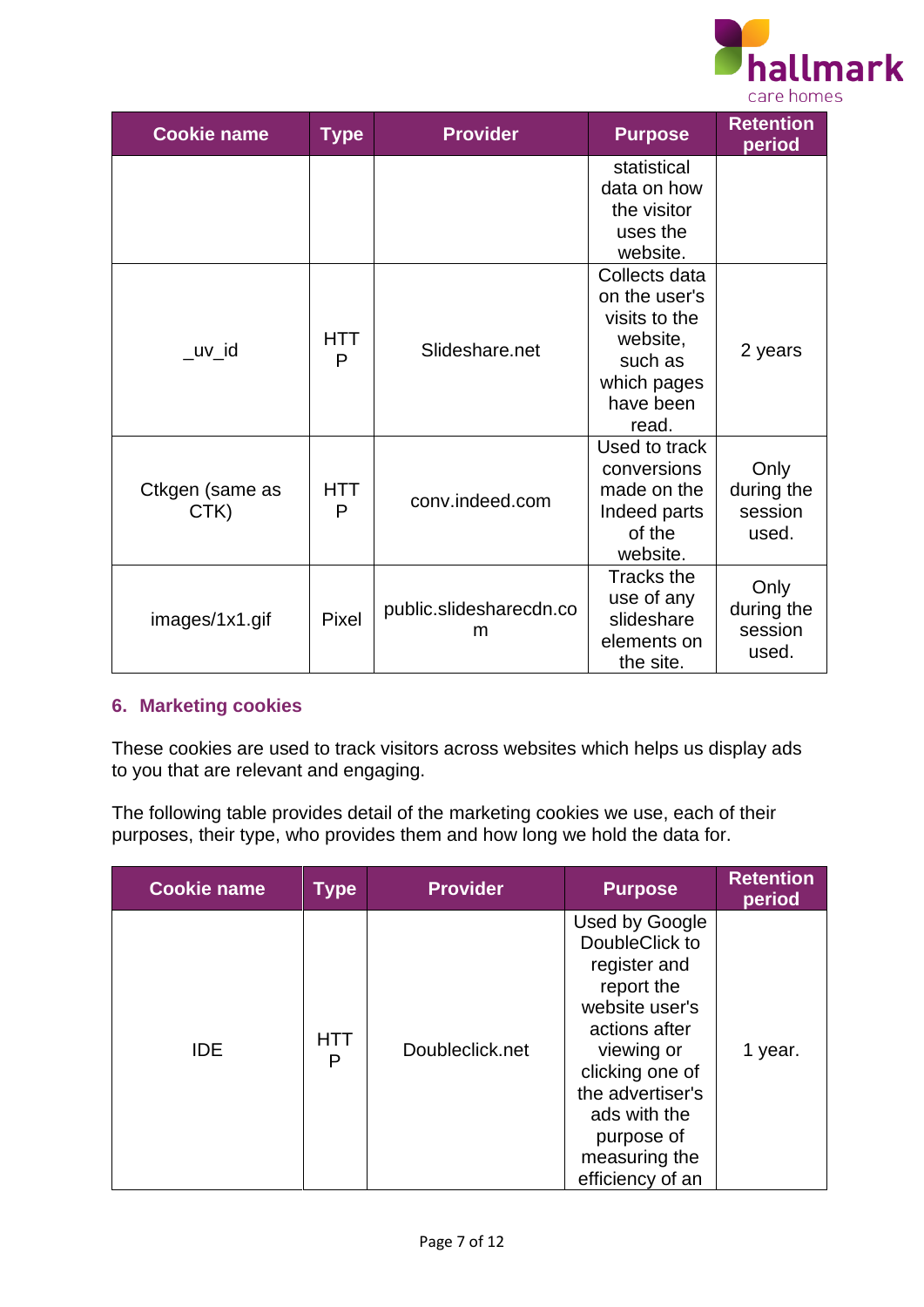

| <b>Cookie name</b> | <b>Type</b>     | <b>Provider</b>                 | <b>Purpose</b>                                                                                                                                                                      | <b>Retention</b><br>period          |
|--------------------|-----------------|---------------------------------|-------------------------------------------------------------------------------------------------------------------------------------------------------------------------------------|-------------------------------------|
|                    |                 |                                 | ad and to<br>present<br>targeted ads to<br>the user.                                                                                                                                |                                     |
| Test_cookie        | HTT<br>P        | Doubleclick.net                 | Used to check if<br>the user's<br>browser<br>supports<br>cookies.                                                                                                                   | Only used<br>during the<br>session. |
| Fr                 | <b>HTT</b><br>P | Facebook.com                    | Used by<br>Facebook to<br>deliver a series<br>of<br>advertisement<br>products such<br>as real time<br>bidding from<br>third party<br>advertisers.                                   | 3 months                            |
| Ads/ga-audiences   | Pixel           | Google.com                      | <b>Used by Google</b><br>AdWords to re-<br>engage visitors<br>that are likely to<br>convert to<br>customers<br>based on the<br>visitor's online<br>behaviour<br>across<br>websites. | Only used<br>during the<br>session. |
| <b>Bcookie</b>     | <b>HTT</b><br>P | Linkedin.com,<br>Slideshare.net | Used by the<br>social<br>networking<br>service,<br>LinkedIn, for<br>tracking the use<br>of embedded<br>services.                                                                    | 2 years                             |
| <b>Bscookie</b>    | <b>HTT</b><br>P | Linkedin.com                    | Used by the<br>social<br>networking<br>service,<br>LinkedIn, for<br>tracking the use<br>of embedded<br>services.                                                                    | 2 years                             |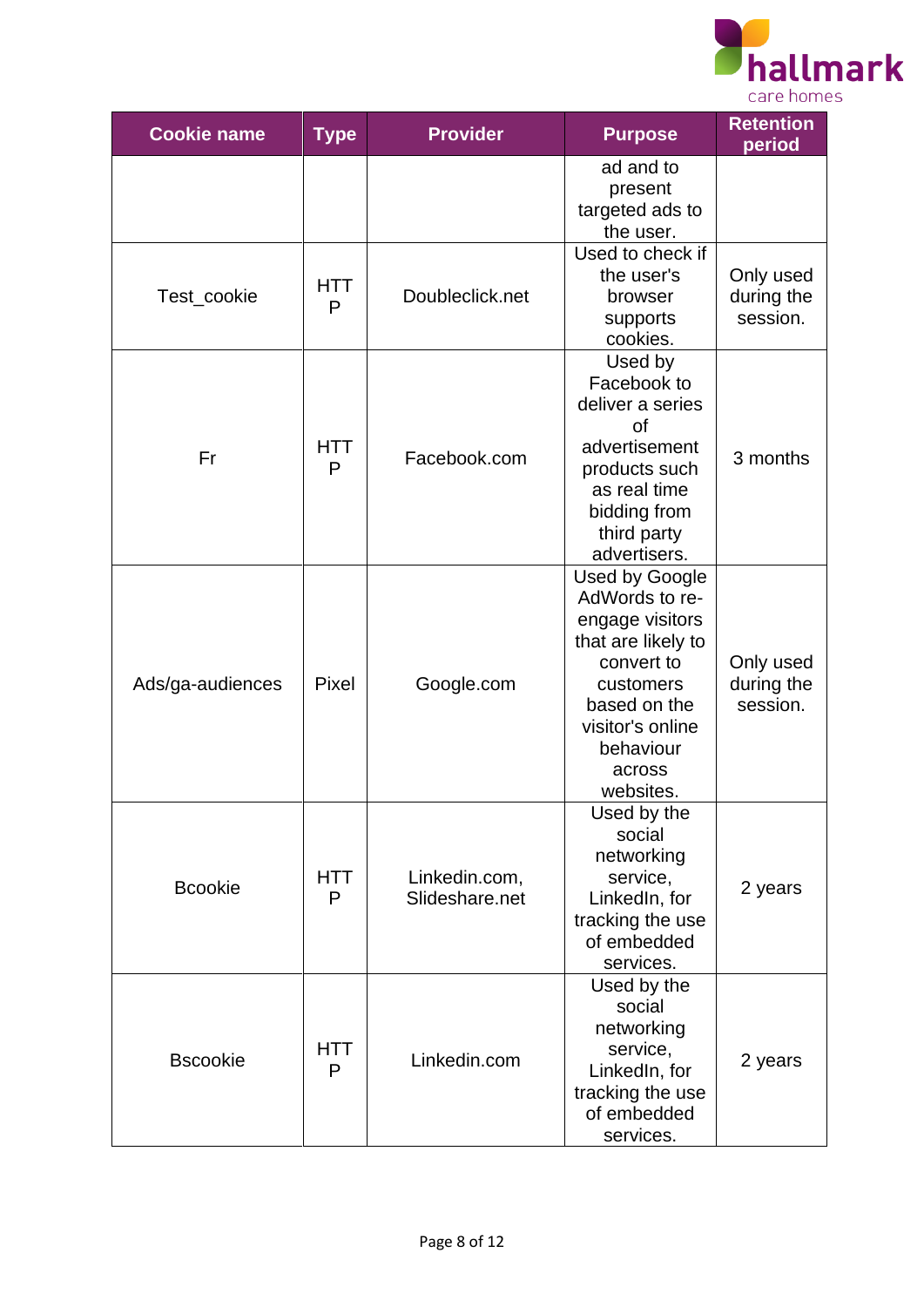

| <b>Cookie name</b> | <b>Type</b>     | <b>Provider</b>                  | <b>Purpose</b>                                                                                                                                                                                                                                                                                                                                                                                                  | <b>Retention</b><br>period          |
|--------------------|-----------------|----------------------------------|-----------------------------------------------------------------------------------------------------------------------------------------------------------------------------------------------------------------------------------------------------------------------------------------------------------------------------------------------------------------------------------------------------------------|-------------------------------------|
| Lidc               | <b>HTT</b><br>P | Linkedin.com                     | Used by the<br>social<br>networking<br>service,<br>LinkedIn, for<br>tracking the use<br>of embedded<br>services.                                                                                                                                                                                                                                                                                                | Only used<br>during the<br>session. |
| <b>UID</b>         | <b>HTT</b><br>P | Scorecardresearch.c<br><b>om</b> | <b>Collects</b><br>information of<br>the user and<br>his/her<br>movement,<br>such as<br>timestamp for<br>visits, most<br>recently loaded<br>pages and IP<br>address. The<br>data is used by<br>the marketing<br>research<br>network,<br>Scorecard<br>Research, to<br>analyse traffic<br>patterns and<br>carry out<br>surveys to help<br>their clients<br>better<br>understand the<br>customer's<br>preferences. | 2 years                             |
| <b>UIDR</b>        | <b>HTT</b><br>P | Scorecardresearch.c<br>om        | <b>Collects</b><br>information of<br>the user and<br>his/her<br>movement,<br>such as<br>timestamp for<br>visits, most<br>recently loaded<br>pages and IP<br>address. The<br>data is used by<br>the marketing                                                                                                                                                                                                    | 2 years                             |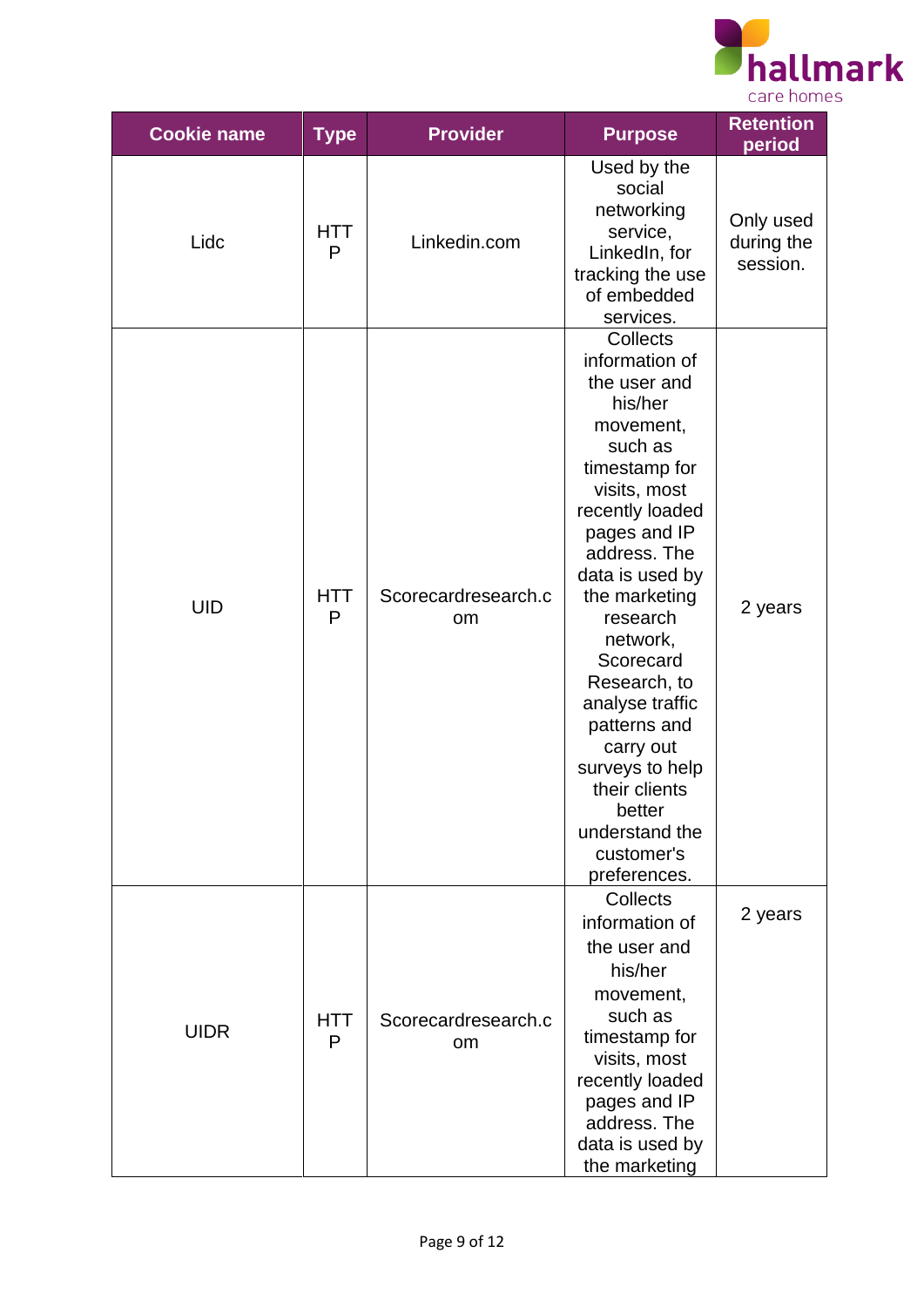

| <b>Cookie name</b>            | <b>Type</b>     | <b>Provider</b> | <b>Purpose</b>                                                                                                                                                                                  | <b>Retention</b><br>period          |
|-------------------------------|-----------------|-----------------|-------------------------------------------------------------------------------------------------------------------------------------------------------------------------------------------------|-------------------------------------|
|                               |                 |                 | research<br>network,<br>Scorecard<br>Research, to<br>analyse traffic<br>patterns and<br>carry out<br>surveys to help<br>their clients<br>better<br>understand the<br>customer's<br>preferences. |                                     |
| <b>GPS</b>                    | <b>HTT</b><br>P | Youtube.com     | Registers a<br>unique ID on<br>mobile<br>devices to<br>enable<br>tracking<br>based on<br>geographical<br>GPS location.                                                                          | Only used<br>during the<br>session. |
| <b>PREF</b>                   | <b>HTT</b><br>P | Youtube.com     | Registers a<br>unique ID<br>that is used<br>by Google to<br>keep<br>statistics of<br>how the<br>visitor uses<br>YouTube<br>videos across<br>different<br>websites.                              | 8 months                            |
| VISITOR_INFO1_LI<br><b>VE</b> | <b>HTT</b><br>P | Youtube.com     | Tries to<br>estimate the<br>users'<br>bandwidth<br>on<br>pages with<br>integrated<br>YouTube<br>videos.                                                                                         | 179 days                            |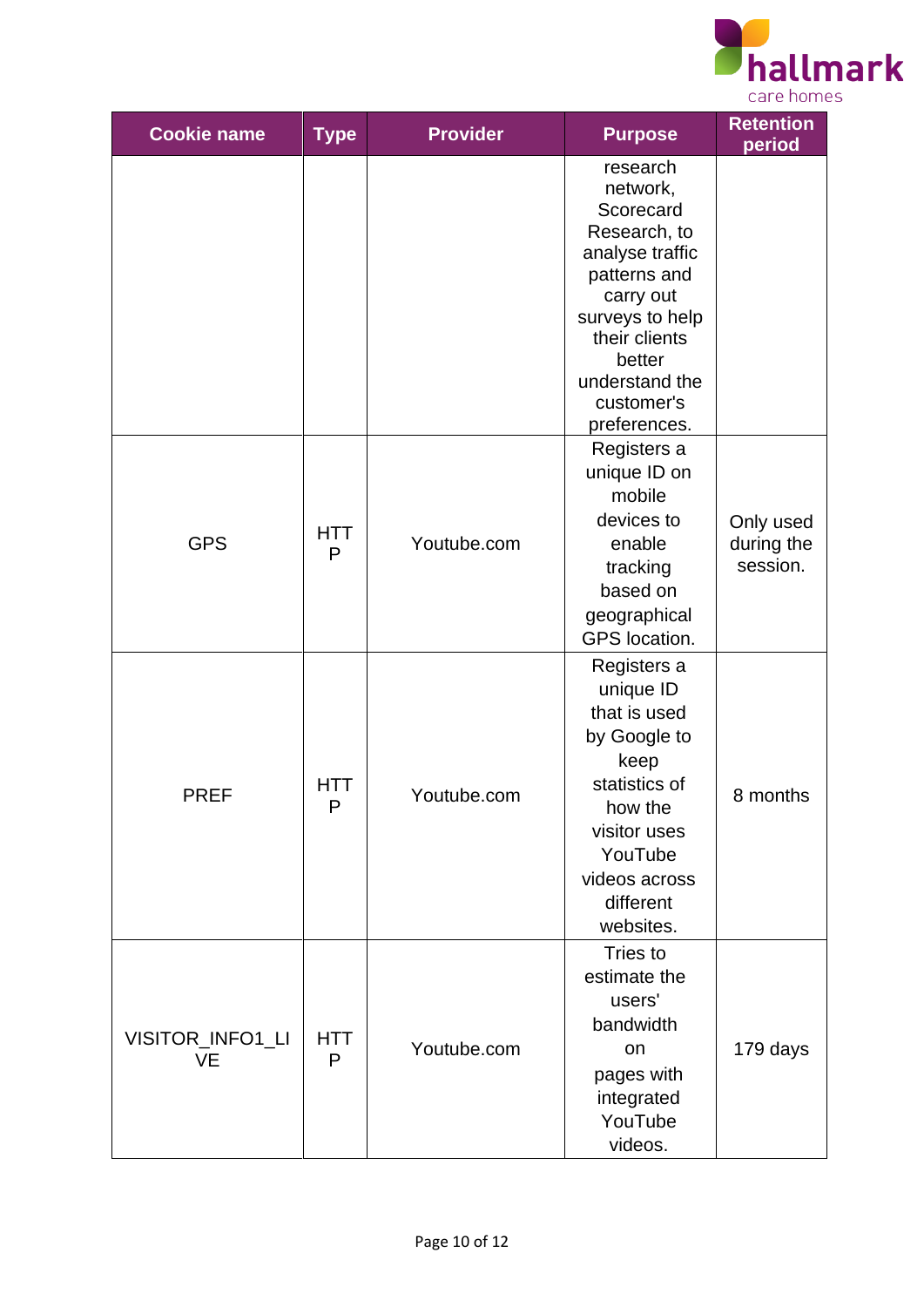

| <b>Cookie name</b>           | <b>Type</b>     | <b>Provider</b>             | <b>Purpose</b>                                                                                                  | <b>Retention</b><br>period             |
|------------------------------|-----------------|-----------------------------|-----------------------------------------------------------------------------------------------------------------|----------------------------------------|
| <b>YSC</b>                   | HTT<br>P        | Youtube.com                 | Registers a<br>unique ID to<br>keep<br>statistics of<br>what videos<br>from<br>YouTube the<br>user has<br>seen. | Only used<br>during the<br>session.    |
| r/collect                    | Pixel           | Doubleclick.net             | Sends ad<br>placement<br>and activity<br>on the<br>website                                                      | Only used<br>during the<br>session.    |
| Ads/user-lists/#             | Pixel           | Google.com                  | Used within<br>Google Ads<br>to generate<br>a list of<br>visitors for<br>remarketing<br>campaigns               | Only used<br>during the<br>session.    |
| INDEED_CSRF_TO<br><b>KEN</b> | <b>HTT</b><br>P | conv.indeed.com             | Adds security to<br>Indeed<br>submissions<br>from the<br>website.                                               | Only<br>during the<br>session<br>used. |
| smSmartbarShown              | <b>HTT</b><br>P | hallmarkcarehomes.c<br>o.uk | Cookie used<br>within a third-<br>party service<br>called SUMO,<br>to track whether<br>a Smart Bar is<br>shown  | 30 years                               |
| _smToken                     | <b>HTT</b><br>P | hallmarkcarehomes.c<br>o.uk | Cookie used<br>within a third-<br>party service<br>called SUMO                                                  | 1 year                                 |
| smVID                        | <b>HTT</b><br>P | hallmarkcarehomes.c<br>o.uk | Cookie used<br>within a third-<br>party service<br>called SUMO<br>containing a<br>unique<br>viewer/user ID.     | 29 days                                |